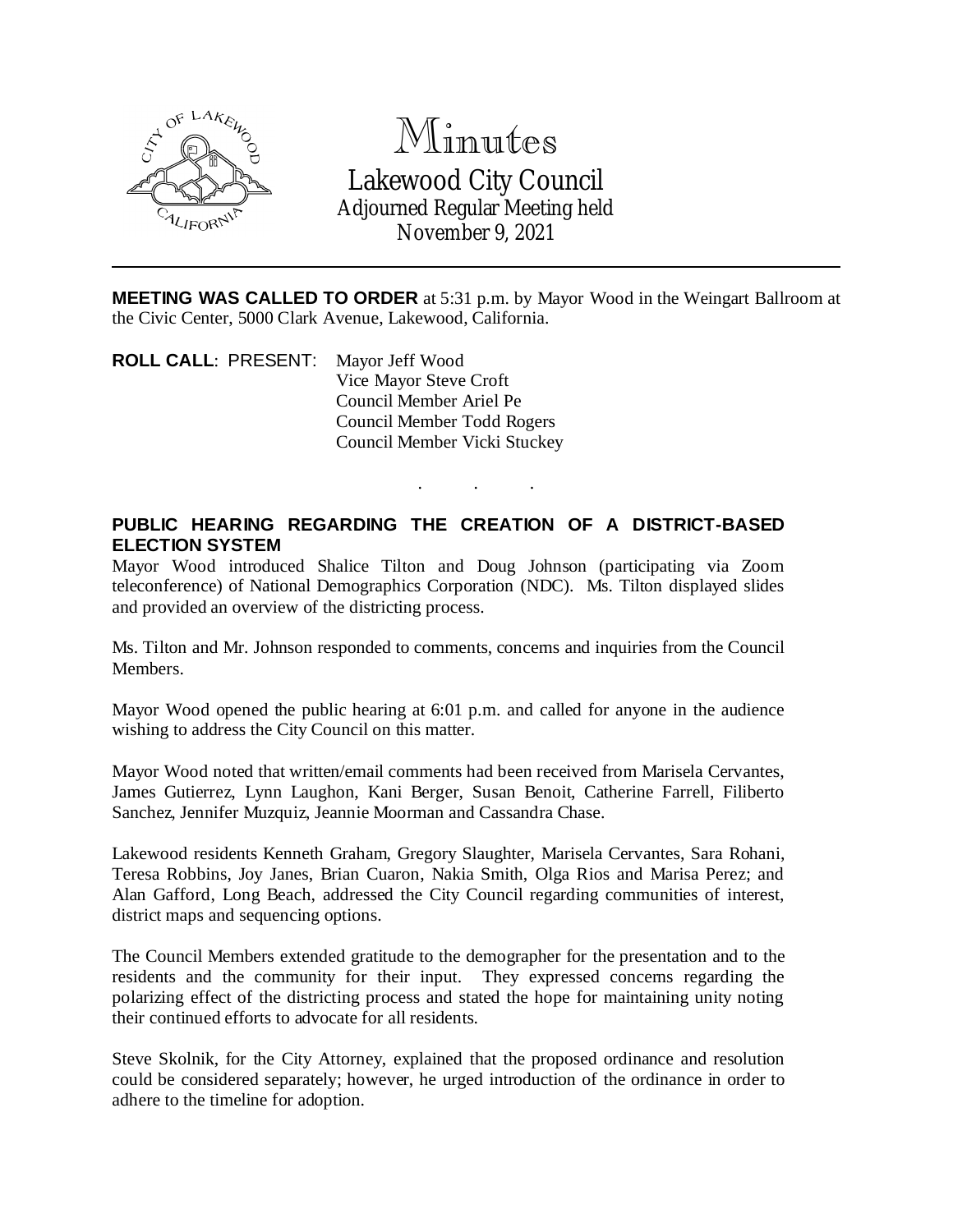City Council Minutes November 9, 2021 Page 2

## **PUBLIC HEARING REGARDING THE CREATION OF A DISTRICT-BASED ELECTION SYSTEM** - Continued

ORDINANCE NO. 2021-6; AN ORDINANCE OF THE CITY COUNCIL OF THE CITY OF LAKEWOOD ESTABLISHING FIVE CITY COUNCIL DISTRICTS FOR A BY-DISTRICT ELECTORAL SYSTEM was read by title by the City Clerk.

MAYOR WOOD MOVED AND COUNCIL MEMBER ROGERS SECONDED TO WAIVE FURTHER READING AND INTRODUCE ORDINANCE NO. 2021-6. UPON ROLL CALL VOTE, THE MOTION WAS APPROVED:

AYES: COUNCIL MEMBERS: Croft, Pe, Rogers, Stuckey and Wood NAYS: COUNCIL MEMBERS: None

RESOLUTION NO. 2021-59; A RESOLUTION OF THE CITY COUNCIL OF THE CITY OF LAKEWOOD ESTABLISHING THE FIVE DISTRICT BOUNDARIES FOR A BY-DISTRICT ELECTORAL SYSTEM

VICE MAYOR CROFT MOVED AND COUNCIL MEMBER STUCKEY SECONDED TO DIRECT STAFF TO PREPARE RESOLUTION NO. 2021-59 TO INCLUDE MAP NDC 104 WITH ELECTION SEQUENCING OF DISTRICTS 1, 2 AND 5 IN 2022 AND DISTRICTS 3 AND 4 IN 2024 ONCE PUBLISHED FOR SEVEN DAYS.

The Council Members discussed clarifications to map options, district numbering and election sequencing.

Mr. Skolnik explained that since the motion contemplated a sequence that had not been published, if the motion passed and the document were posted immediately following the action, the City Council could legally vote on anything published for seven days at a subsequent meeting. He stated that if the Council Members voted on another alternative that had been published for seven days, the resolution could be adopted at this time.

MAYOR WOOD MADE A SUBSTITUTE MOTION TO ADOPT MAP NDC 103 WITH THE INCLUDED SEQUENCING.

THE MOTION DIED FOR LACK OF A SECOND.

UPON ROLL CALL VOTE, THE ORIGINAL MOTION WAS APPROVED:

AYES: COUNCIL MEMBERS: Croft, Pe and Stuckey NAYS: COUNCIL MEMBERS: Wood ABSTAIN: COUNCIL MEMBERS: Rogers

. . .